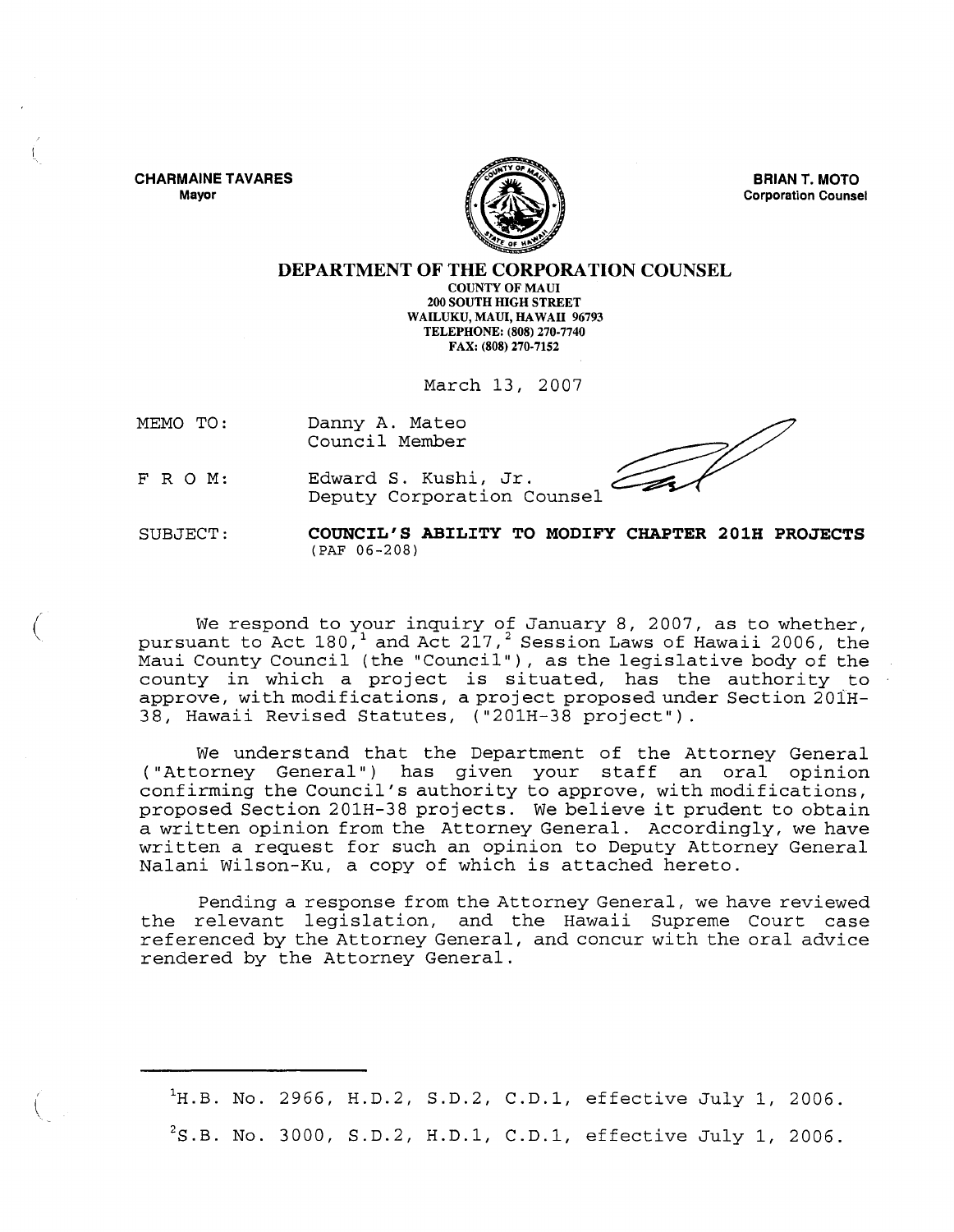(

 $\left(\right)$ 

 $\left(\right)$ 

## DISCUSSION:

 $\mathbf{r}$  and  $\mathbf{r}$ 

Act 180 repealed Chapter 201G, HRS, $3$  and established a new Chapter 201H, HRS.<sup>4</sup> As codified and published, <sup>5</sup> Section 201H-38, HRS, in relevant part, states:

201H-38. **Housing development; exemption from statutes, ordinances, charter provisions, and rules.** (a) The corporation may develop on behalf of the State or with an eligible developer, or may assist under a governmental assistance program in the development of, housing projects that shall be exempt from all statutes,<br>ordinances, charter provisions, and rules of any ordinances, charter provisions, and rules of any<br>government agency relating to planning, zoning, agency relating to planning, construction standards for subdivisions, development and improvement of land, and the construction of dwelling units thereon; provided that:

- (3) The legislative body of the county in which the housing project is to be situated shall have approved the project:<br>(A) The legislative body
	- The legislative body shall approve or disapprove the project by resolution<br>within forty-five days after the days after corporation has submitted the preliminary plans and specifications for the project<br>to the legislative body. If on the to the legislative body. If on the<br>forty-sixth day a project is not forty-sixth day a project disapproved, it shall be deemed approved by the legislative body;<br>No action shall be
	- (B) No action shall be prosecuted or<br>maintained against any county, its any county, officials, or employees on account of actions taken by them in reviewing, approving, or disapproving the plans and specifications; . . . .

The portion of Section  $201H-38(a)(3)(A)$  and  $(B)$ , HRS, referenced above is identical to Section 201G-118 (a) (4) (A) and (B) ,

 $3$ Note 1, Section 29.

4Note 1, Section 3.

<sup>5</sup>Hawaii Revised Statutes, 2006 Cumulative Supplement, Vol. 4.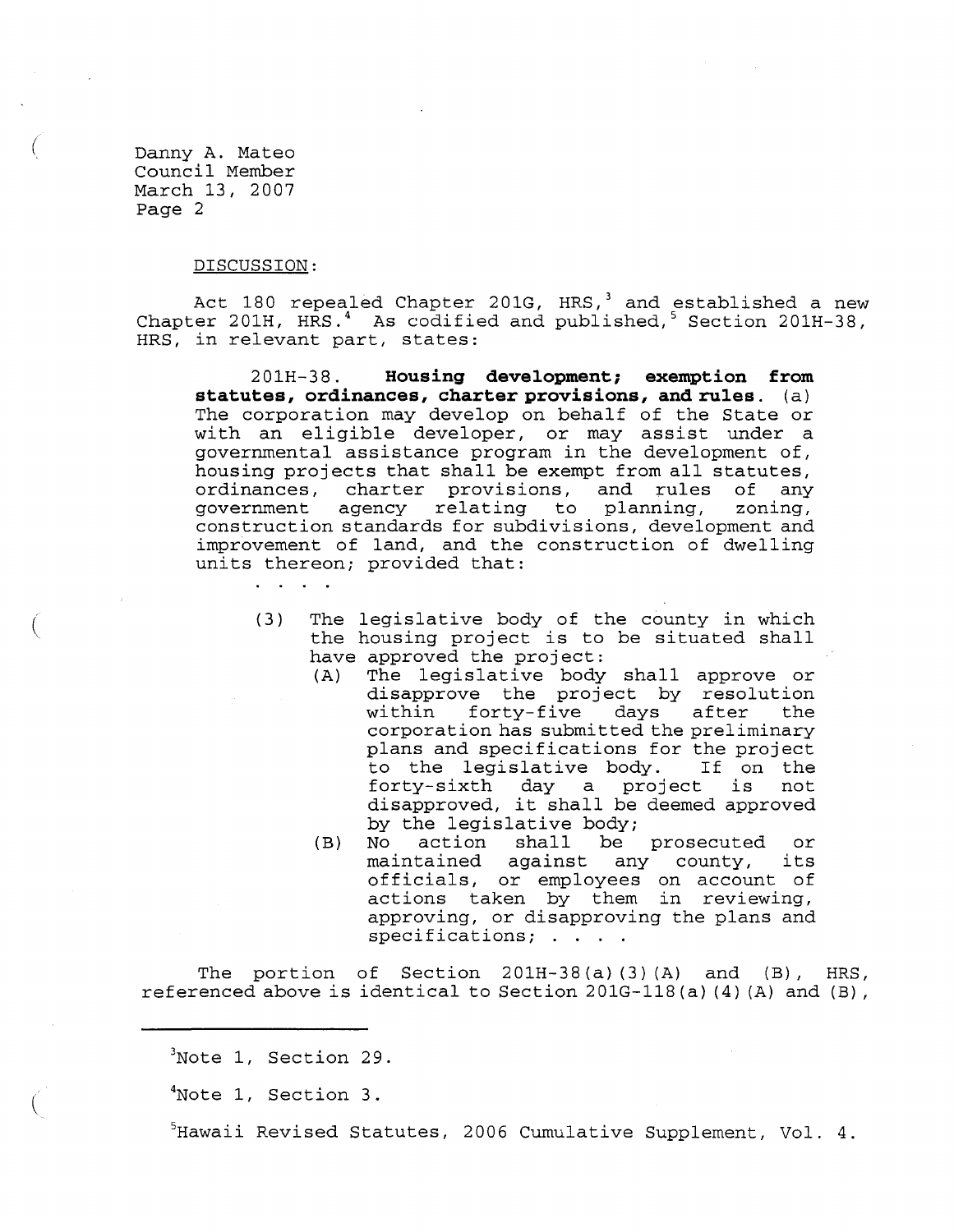(

HRS, prior to its amendment by Act 217 and repeal by Act 180. As discussed in a previous Corporation Counsel opinion, 6 old Section 201G-118, HRS, limited the Council to either approving or<br>disapproving a project within forty-five days, without disapproving a modifications.

In 2006, the State Legislature also enacted Act 217, which amended Section  $201G-118(a) (4) (A)$  and  $(B)$ , HRS, to read as follows:

- (4) The legislative body of the county in which the project is to be situated shall have<br>approved the project with or without with or modifications.<br>(A) The legi
	- legislative body shall approve<sub> $\perp$ </sub> approve with modifications, or disapprove the project by resolution within fortyfive days after the administration has submitted the preliminary plans and specifications for the project to the legislative body. If on the forty-sixth day a project is not disapproved, it<br>day a project is not disapproved, it shall be deemed approved by the shall be deemed<br>legislative body;<br>No action shall
	- (B) No action shall be prosecuted or<br>maintained against any county, its maintained against any county, officials, or employees on account of actions taken by them in reviewing, approving, modifying, or disapproving the plans and specifications; . . . .

These Act 217 amendments to Section 201G-118, HRS, were not codified and published in the HRS 2006 Cumulative Supplement.<sup>8</sup> On information, <sup>9</sup> we understand that the Attorney General intended to incorporate the amendments made by Act 217 in new Chapter 201H,

*<sup>8</sup> See* Note 5.

<sup>&</sup>lt;sup>6</sup>See attached Memorandum to Dain P. Kane, Chair, Maui County Council, from Edward S. Kushi, Jr., Deputy Corporation Counsel (Nov. 18, 2003) (opining that Council could not modify exemptions or conditions for approval on Chapter 201G, HRS, applications).

 $7$ Note 2, Section 4.

 $^{9}$ Your memorandum of January 8, 2007 to Brian T. Moto, Acting Corporation Counsel.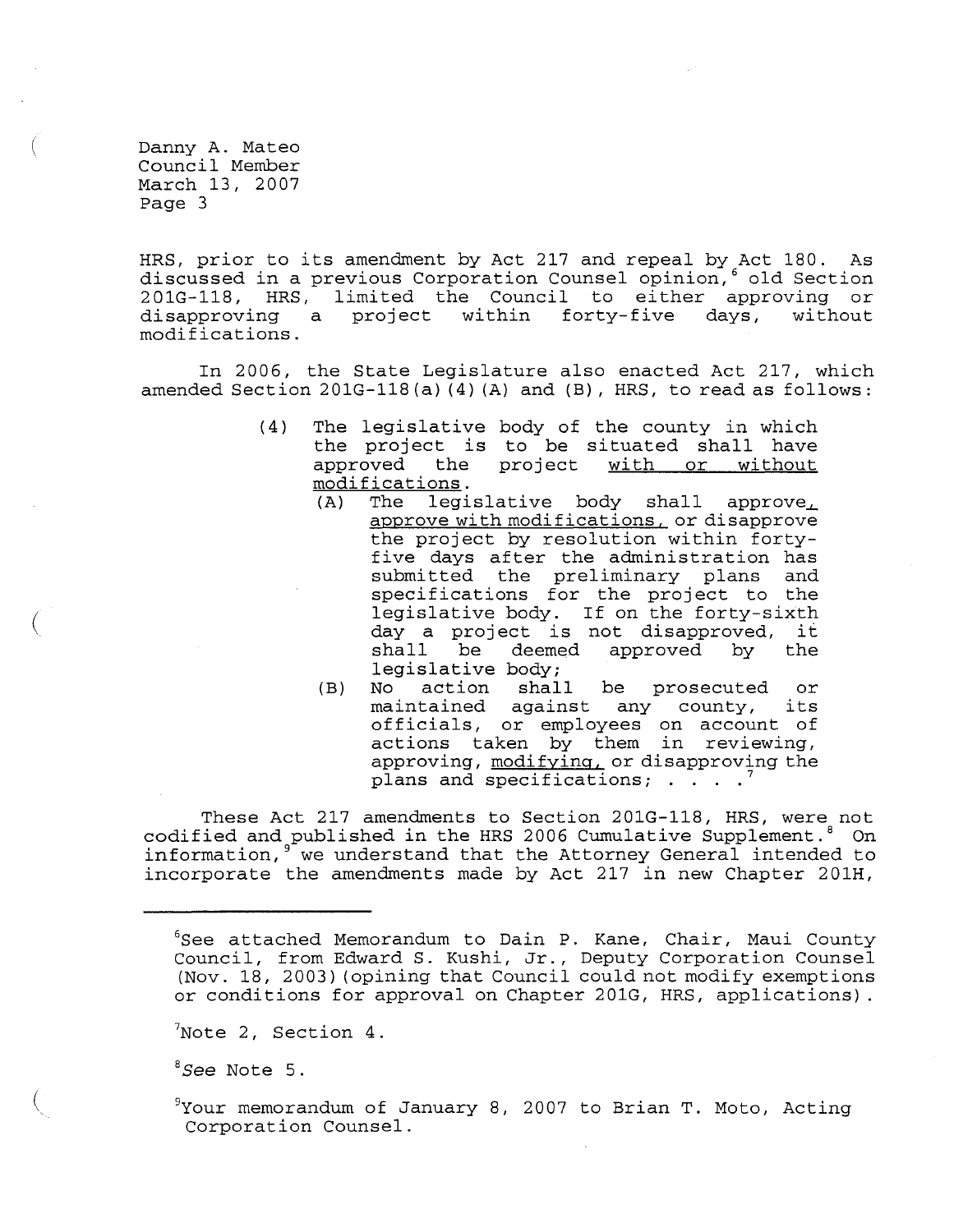(

(

HRS, when Chapter 201H, HRS, was published by the Legislative Reference Bureau; however, for unexplained reasons, said Act 217 amendments were not incorporated in the 2006 Cumulative Supplement. Notwithstanding said error or omission by the Legislative Reference Bureau, the Attorney General advised orally that: the 2006 State Legislature's intent in enacting Act 217 was clear; the Act 217 amendment authorizing a legislative body to modify a Chapter 201H proj ect application is effective; and Section 201H-38, as published in the 2006 Cumulative Supplement, Volume 4, was amended by implication to incorporate the Act 217 amendments.

To support this position, the Attorney General cites the Hawaii Supreme Court decision In re Water Use Permit Applications,<br>Petitions for Interim Instream Flow Standard Amendments, and Petitions for Interim Instream Flow Standard Amendments, Petitions for Water Reservations for the Waiahole Ditch Combined Contested Case Hearing, 113 Hawai'i 52, 147 P.3d 836 (2006) ("Waiahole No.4").

Waiahole No. 4 wrestled with the issue as to which Hawaii appellate court had jurisdiction to hear appeals from decisions of<br>the Commission on Water Resource Management ("CWRM"). Prior to the Commission on Water Resource Management ("CWRM"). July 1, 2006, appeals from the CWRM were directly to the Hawaii Supreme Court.<sup>10</sup> In 2004, the Hawaii State Legislature passed Act 202, effective July 1, 2006, the purpose of which was to:

change the appellate structure of the state courts to require appeals from the circuit courts and decisions of administrative agencies to be heard by the intermediate appellate court. Under [Act 202], the Supreme Court will retain original jurisdiction only in certain cases and, in all other cases, will hear appeals only upon In air cener cases, will hear appears only apon<br>acceptance of a writ of certiorari or transfer application from the intermediate appellate court.<sup>11</sup>

To implement Act 202, the Legislature amended fifty-three HRS sections that previously authorized appeals directly to the Supreme Court, but did not amend Section 174C-60, HRS, that allowed direct appeals from CWRM decisions to the Supreme Court. The Court stated that "the legislature's failure to amend HRS §174C-60 (1993) to authorize an appeal to the intermediate appellate court rather than

 $11$ Waiahole No. 4, at 54.

 $^{10}$ Section 174C-60, HRS.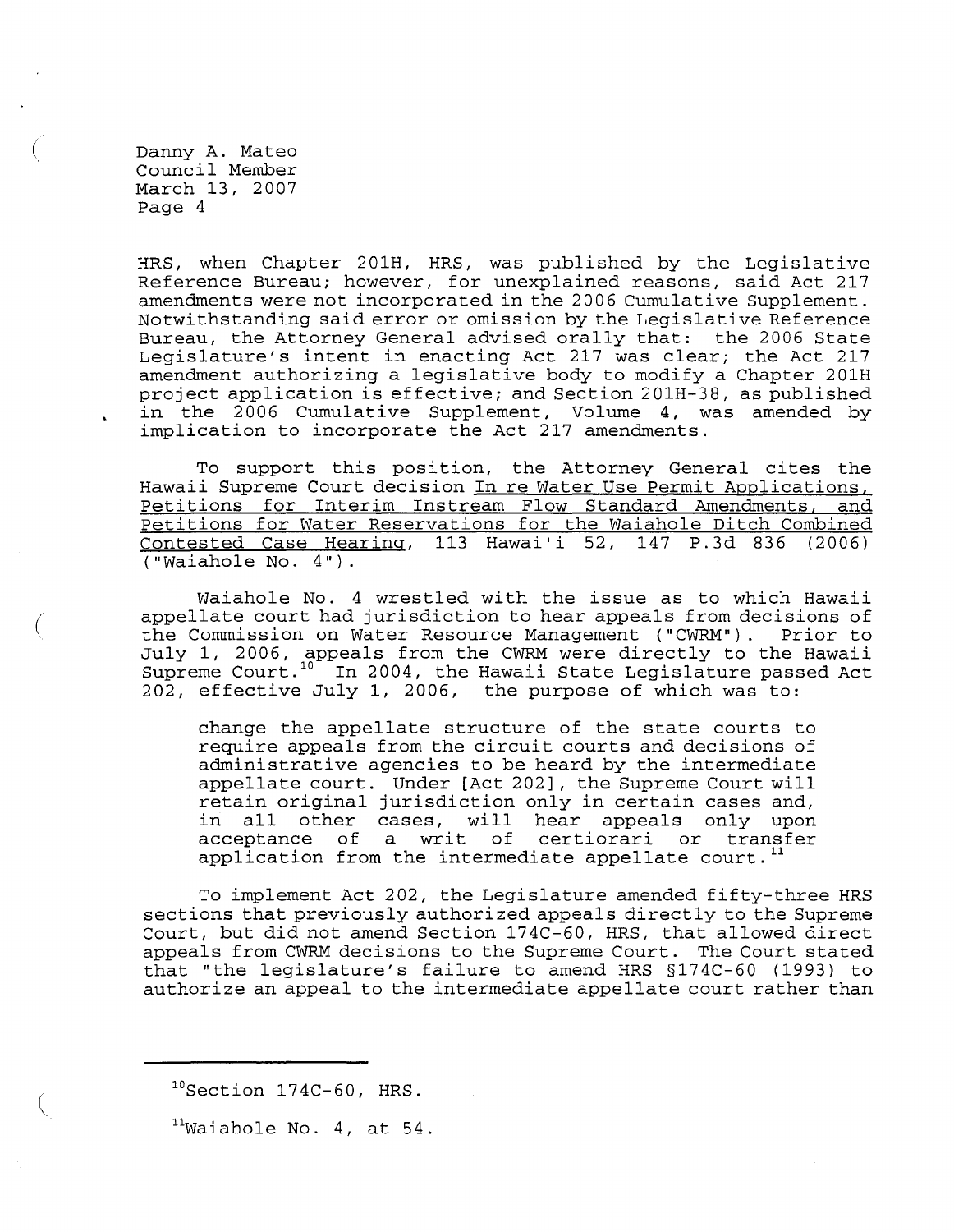(

 $\left($ 

to the supreme court was clearly an oversight.  $12$  The Court concluded that "[p]ursuant to the principle of statutory construction of amendment by implication, the legislature will be held to have changed a law that it did not have under consideration while enacting a later law when 'the terms of the subsequent act are so inconsistent with the provisions of the prior law that they cannot stand together.'"<sup>13</sup>

Accordingly, we believe that the "amendment by implication" posi tion adopted by the Court in Waiahole No. 4 supports the Attorney General's oral opinion that Section 201H-38, HRS, was amended by implication and authorizes the Council to approve 201H-38 projects with or without modifications.

ESK: lkk

Enclosures

cc: Vanessa A. Medeiros, Director, Department of Housing and Human Concerns

Michele M. White, Legal Assistant

APPROVED FOR TRANSMITTAL: ORATION COUNSEL

S:\ALL\ESK\Advisory\memo to mateo re hrs 201H, hrs 2.wpd

*12 Id.* 

 $^{13}Id.$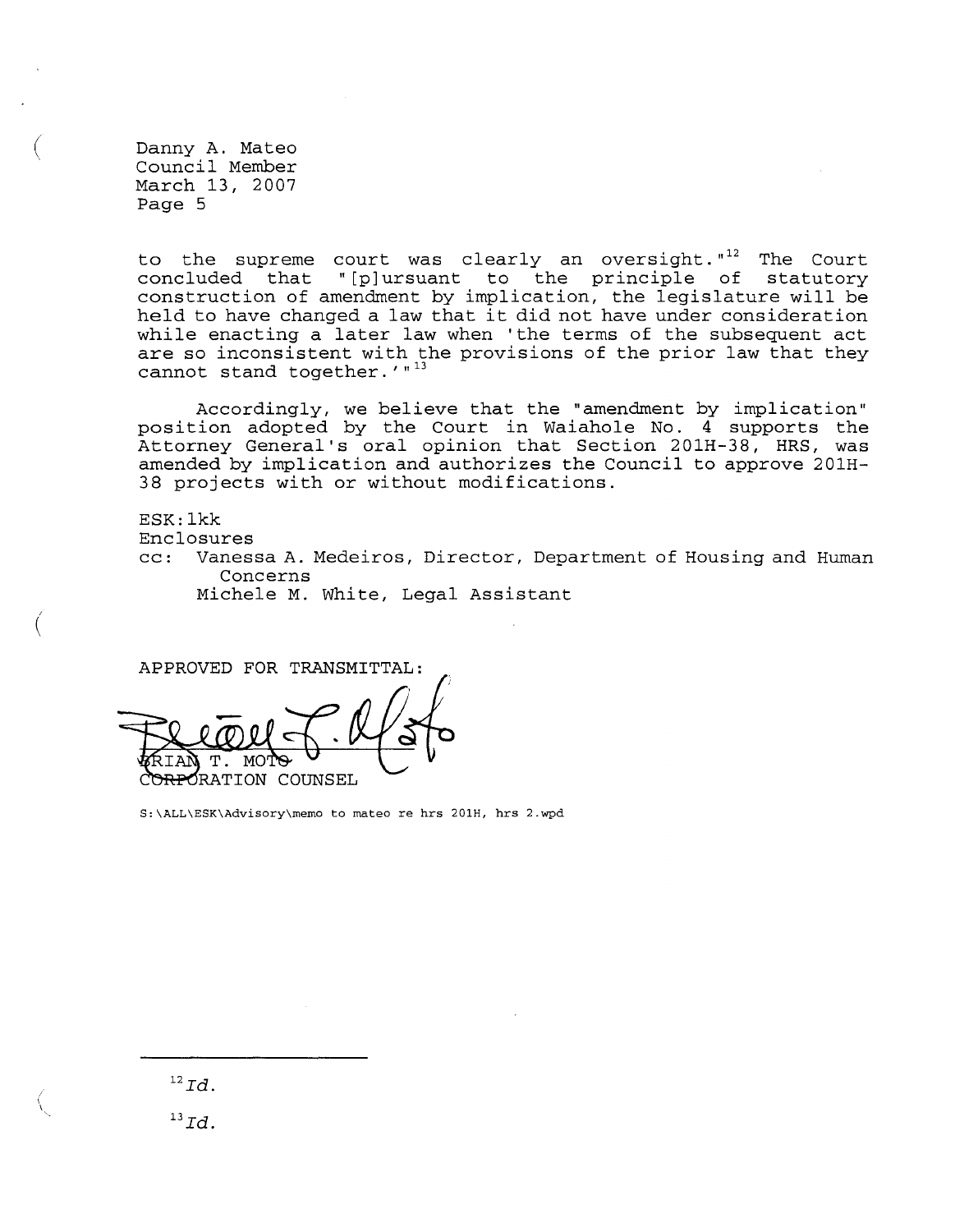ALAN M. ARAKAWA Mayor

(

 $\langle$ 



BRIAN T. MOTO Corporation Counsel

## DEPARTMENT OF THE CORPORATION COUNSEL

COUNTY OF MAUl 200 SOUTH HIGH STREET WAILUKU, MAUl, HAWAII 96793 TELEPHONE: (808) 270-7740 FAX: (808) 270-7152

November 18, 2003

MEMO TO: Honorable Dain P. Kane, Chair Maui County Council

- FRO M: Edward S. Kushi, Jr. Deputy Corporation Counsel
- SUBJECT: CLARIFICATION ON ABILITY TO MODIFY EXEMPTIONS OR CONDITIONS FOR APPROVAL ON HRS 201G APPLICATIONS SUBMITTED TO THE COUNCIL (PAF 03-211)

Pursuant to your November 12, 2003 memo, you have requested our office to respond to the following inquiries:

- 1. Provide the authority relied upon in concluding that the project must be either approved or disapproved as submitted.
- 2. Consult with Honolulu's Corporation Counsel and the State Office of the Attorney General to see if some consensus can be reached.
- 3. If revisions are permissible, whether:
	- a. they are limited in kind to 201G-118 exemptions; and;
	- b. HCDCH and Kauaula Associates, LLC must approve of any revisions proposed by the Council within the 4S-day period.
- 4. Whether Council approval would be limited to the specific  $201G-118$  exemptions requested, or would be tantamount to approval of other developer representations made in the application, regardless of whether they are set forth in the proposed resolution.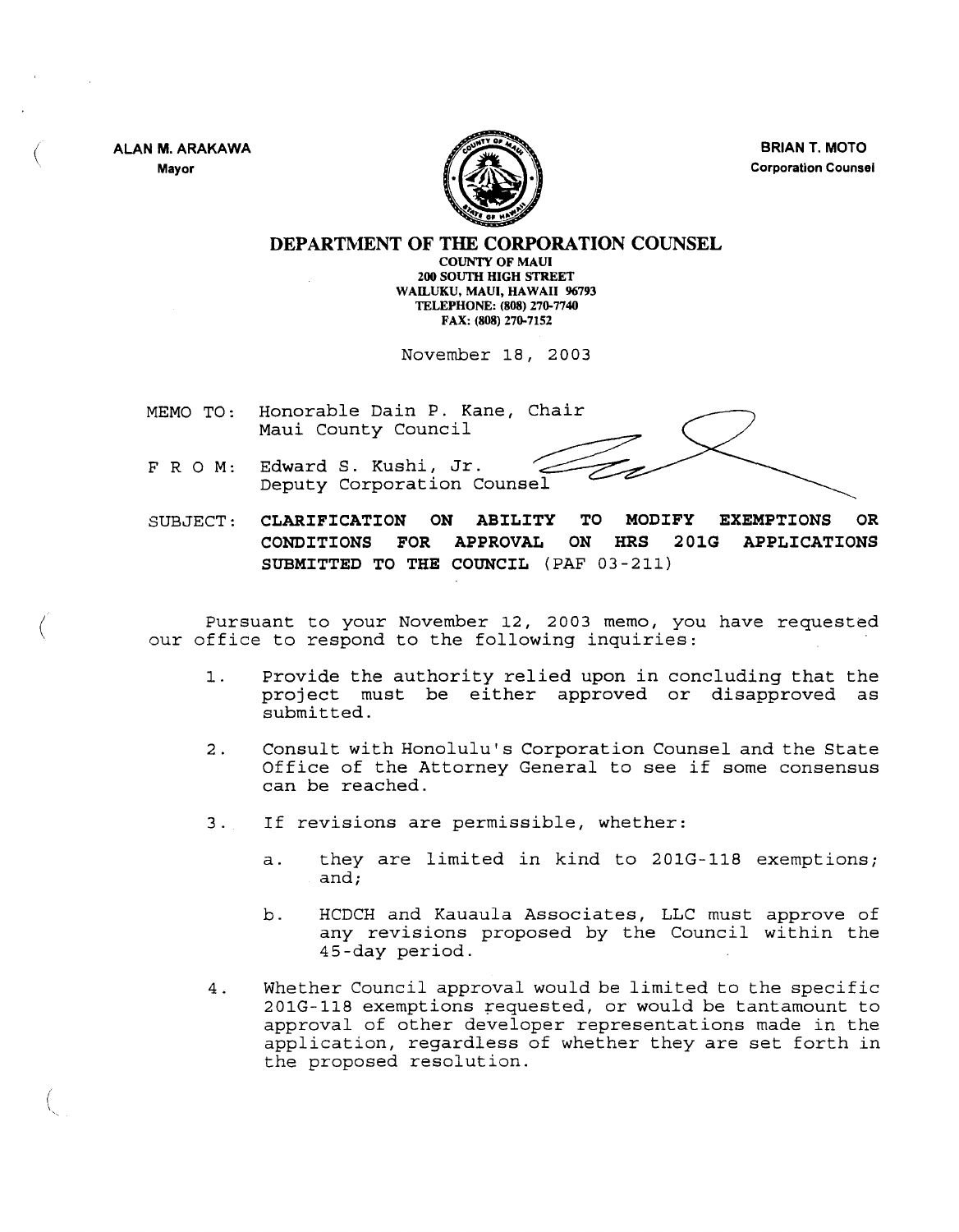Honorable Dain P. Kane November 18, 2003 Page 2

 $\left($ 

 $\left($ 

Notwithstanding the time constraints that prevented our office from more fully reviewing and discussing these issues with the aforementioned third-party agencies, we respond as follows:

### I. **APPROVE OR DISAPPROVE THE PROJECT AS SUBMITTED.**

Section 201G-118, Hawaii Revised Statutes ("HRS") , in pertinent part, states:

(3) The legislative body of the county in which the project is situated shall have approved the project.<br>(A) The legislative body shall approve

The legislative body shall approve or disapprove the project by resolution within fortyfive days after the corporation has submitted the preliminary plans and specifications for the project to the legislative body. If on the fortysixth day a project is not disapproved, it shall be deemed approved by the legislative body;

(B) No action shall be prosecuted or (B) No action shall be prosecuted or maintained against any county, its officials, or employees on account of actions taken by them in reviewing, approving, or disapproving the plans and specifications; and<br>(C) The final

(C) The <u>final plans and specifications</u> for the project shall be deemed approved by the deemed approved by the<br>the final plans and the project shall be<br>legislative body <u>if</u> specifications do not substantially deviate from the preliminary (emphasis added) and specifications ....

It is common practice that in reviewing legislation, the Maui County Council, through its committees and/or by the Council itself, will propose and/or impose revisions, modifications and/or conditions to the legislation, as initially submitted. However, the "fast-track" Section 201G-118, HRS, process is a creature of State legislation that provides for significant exemptions from planning, zoning, and construction standards that would otherwise apply to a development. Therefore, Section 201G-118 should be construed pursuant to the terms, conditions, and language of the statute itself.

In interpreting statutes, the fundamental starting point is the language of the statute itself. State v. Kalama, 94 Hawai'i 60 (2000). When construing a statute, the court's foremost obligation is to ascertain and give effect to the intention of the legislature, which is to be obtained primarily from the language registature, which is to be obtained primarily from the language<br>contained in the statute itself. Coon v. City and County of Concained in the Statute Itself. <u>Cook victey and County Of</u><br>Honolulu, 98 Hawai`i 233 (2002). If the language of a statute is clear and unambiguous, a court will apply the plain meaning of the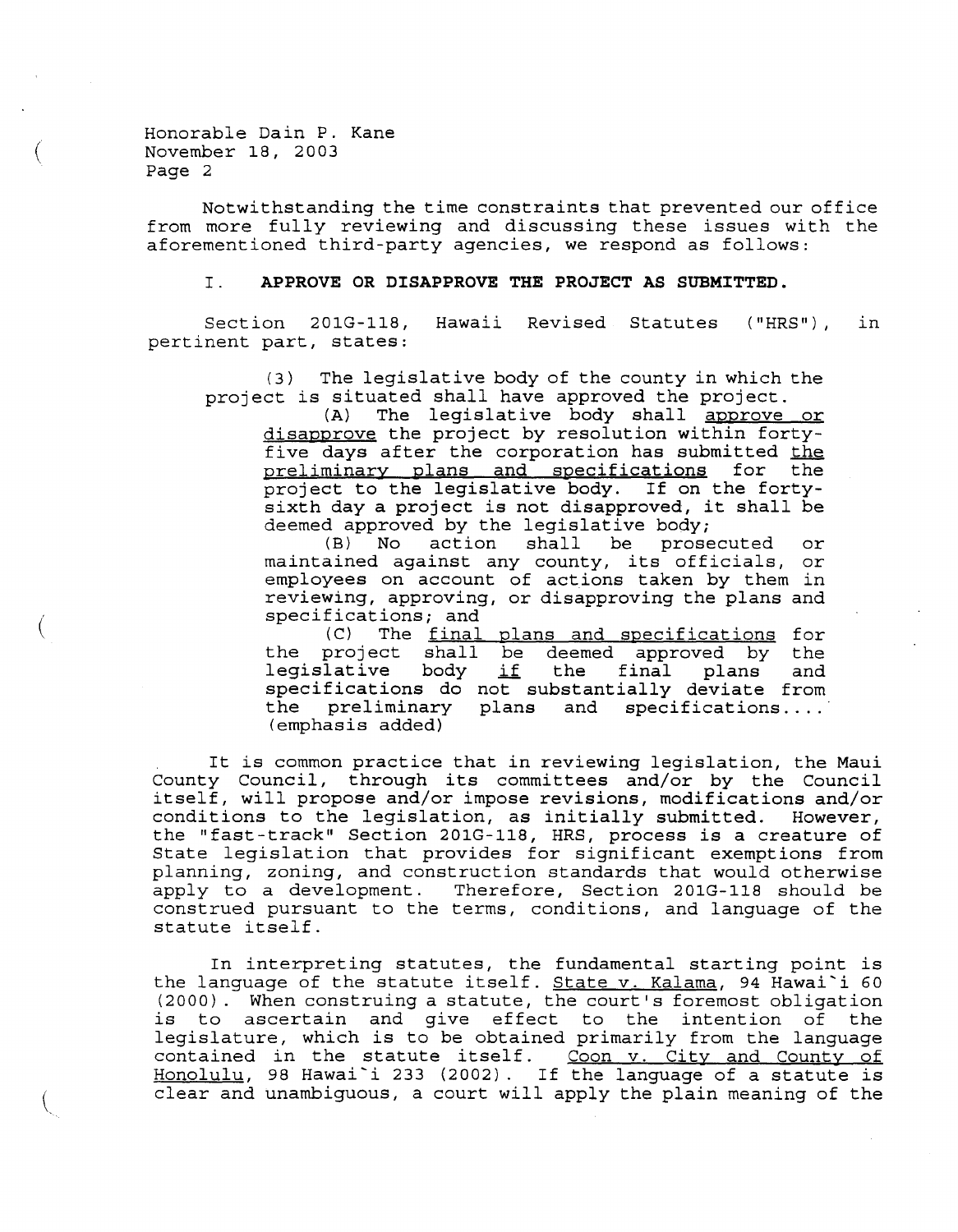Honorable Dain P. Kane November 18, 2003 Page 3

(

 $\langle$ 

language unless a plain meaning interpretation would lead to an absurd result or a result at odds with the legislature's intent. Makin ex rel Russell v. Hawaii, 114 F. Supp. 2d 1017 (1999). A rational, sensible, and practicable interpretation of a statute is racionar, Sensisie, and praceicasie incorpredation of a seacuce is<br>preferred to one which is unreasonable or impracticable. Metcalf v. Voluntary Employee's Ben. Ass'n. of Hawaii, 99 Hawai'i 53 (2002) . The legislature is presumed not to intend an absurd result, and legislation will be construed to avoid, if possible, inconsistency, contradiction, and illogicality. Beneficial Hawaii, Inc. v. Kida, 96 Hawai'i 289 (2001).

Section 201G-118 (a) (3) (A), HRS, states that the legislative body "shall approve or disapprove" the project. Section 201G-118, HRS, has no language explicitly providing for modification of the "preliminary plans and specifications" submitted, nor does it provide for approval in part and disapproval in part. Further, Section 201G-118 (a) (3) (B), HRS, which provides the County and its officials with immunity from lawsuit, references actions taken by<br>the County and its officials "in reviewing, approving, or the County and its officials "in reviewing, disapproving the plans and specifications". Here again no explicit reference is made to the possibility of revisions, modifications, or partial approvals being made by the Council.

A cursory review of the legislative history of Section 201G-118, HRS, and Chapter 201G reveals no specific discussion that sheds light on this issue. However, Sections 201G-118(a) (3) (A) and (C), HRS, mandate that the preliminary plans and specifications be deemed the final plans and specifications if there are no substantial deviations from the preliminary plans. This implies that Section 201G-118 does not contemplate or anticipate that changes may be made by the legislative body to the preliminary plans and specifications. It also implies that a review and determination as to whether substantial deviations exist must necessarily occur after Council approval of the subject resolution.

In light of the strict and expedited 4S-day time frame within which approval or disapproval must be rendered, to allow or permit revisions, modifications and/or conditions could be impracticable, and result in new and additional legal issues, such as those posed in question 3(b) of your memorandum. In particular, if modifications were made by Council to the preliminary plans and specifications as a condition of, or incident to, approval of the project, it would render questionable the status and efficacy of the prior approval granted the project by the Housing and Community Development Corporation of Hawaii ("HCDCH"). Indeed, based on the informal comments of the Deputy Attorney General, it appears that modification of the preliminary plans and specifications would necessitate another review of the project by the HCDCH. The fact that Chapter 201G, HRS, does not explicitly provide for such a possibility and complication is further support for the proposition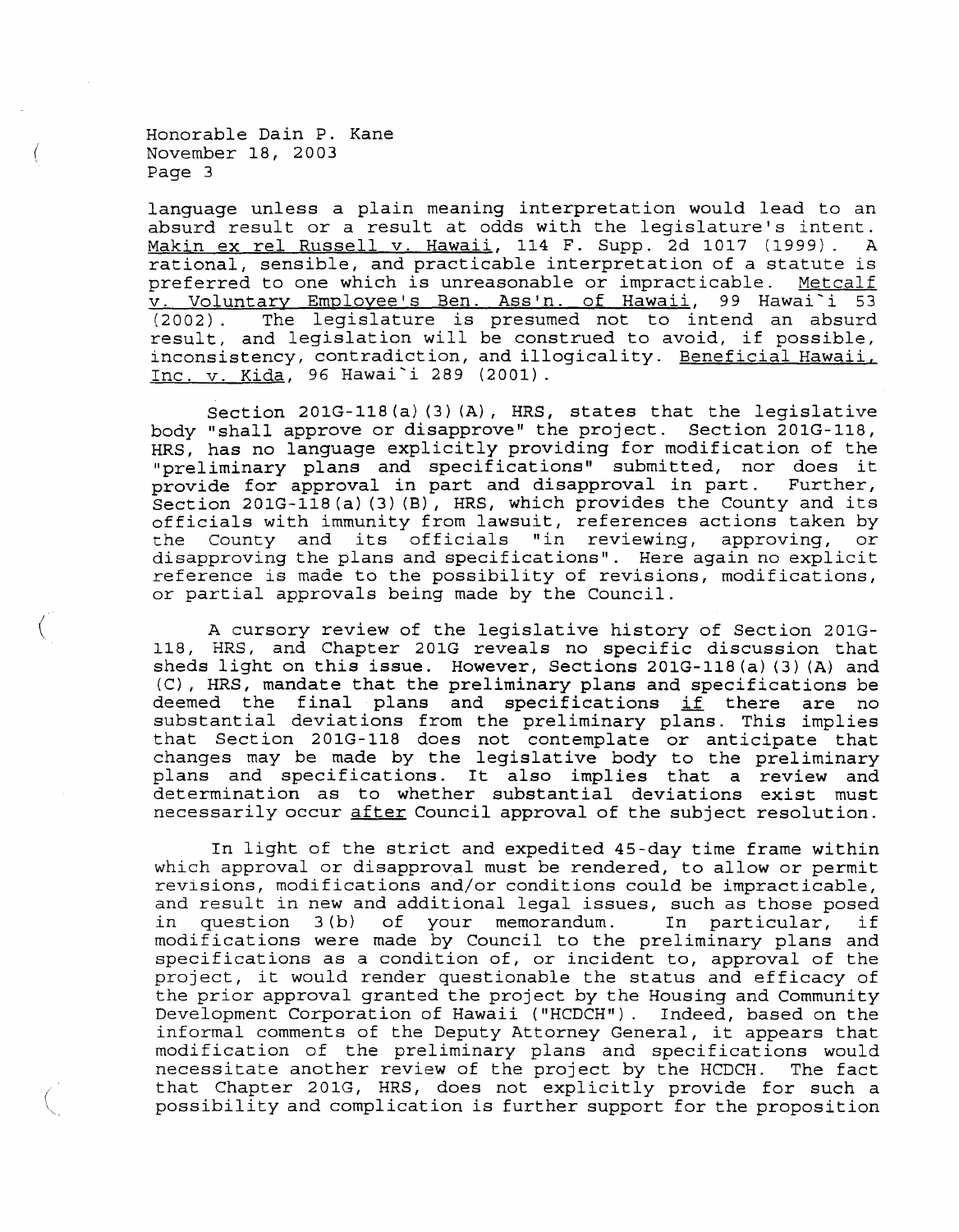Honorable Dain P. Kane November 18, 2003 Page 4

 $\left($ 

 $\left($ 

that modification of project plans by the Council is not something contemplated by Section 201G-118, HRS.

Accordingly, we opine that, based on the language of the State statute and the reasons discussed above, no modifications, revisions, and/or conditions may be made to the initial submittal.

## I I .. **CONSULTATION WITH CITY AND COUNTY OF HONOLULU CORPORATION COUNSEL AND THE STATE ATTORNEY GENERAL'S OFFICE.**

We have not had the time or opportunity to discuss these issues with the Corporation Counsel of the City and County of<br>Honolulu. We did, however, briefly discuss this matter with the We did, however, briefly discuss this matter with the State Deputy Attorney General assigned to the HCDCH, and although he, understandably, would not formally respond to the specific inquiry as to whether modifications are permitted, he confirmed that, in the event modifications, conditions and/or revisions are proposed by Council, said changes would have to be reviewed and approved by the HCDCH Board of Directors.

## III. IF REVISIONS ARE PERMISSIBLE, ARE THEY LIMITED TO THE **SPECIFIC REQUESTED EXEMPTIONS, OR TO THE PROJECT, AS A**  WHOLE, AS REPRESENTED AND SUBMITTED TO THE COUNCIL.

As discussed above, the "project" to be considered is described and detailed by the preliminary plans and specifications, which plans and specifications include any requested statutory or regulatory exemptions. We opine that any and all representations incorporated in the preliminary plans and specifications submitted to Council are part and parcel of the "project."

Call if further discussion and/or clarification is needed. It is hoped that the HCDCH will be successful in obtaining a written opinion from the State Attorney General's Office for our review.

APPROVED FOR TRANSMITTAL:

f ANT **RR** 

BR(AN)T. MOTO = ===<br>Cor<del>po</del>ration Counsel S:'ALL\ESK\Advisory\memo to kane re puunoa.wpd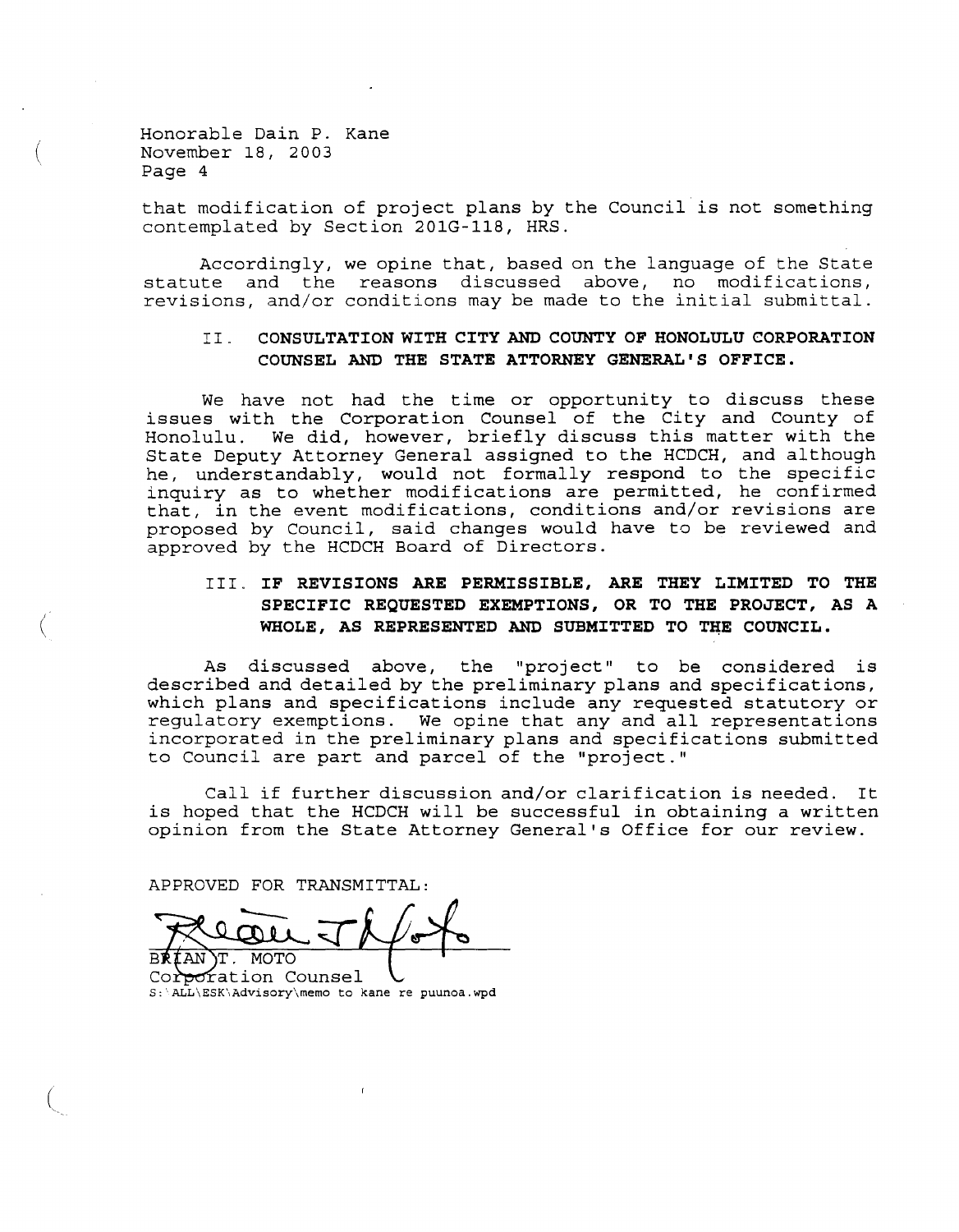CHARMAINE TAVARES Mayor

(

 $\big($ 

 $\left(\right)$ 



BRIAN T. MOTO Corporation Counsel

### DEPARTMENT OF THE CORPORATION COUNSEL

COUNTY OF MAUl 200 SOUTH HIGH STREET WAILUKU, MAUI, HAWAII 96793 TELEPHONE: (808) 270-7740 FAX: (808) 270-7152

March 13, 2007

Ms. Nalani P. Wilson-Ku Deputy Attorney General Department of the Attorney General State of Hawaii 465 South King Street, Rm. B-2 Honolulu, Hawaii 96813

> Re: REQUEST FOR WRITTEN OPINION; CHAPTER 201H, HAWAII REVISED STATUTES

Dear Ms. Wilson-Ku:

Our office advises the Maui County Council ("Council") and has encountered a matter of state-wide concern with regard to the interpretation of recently enacted Chapter 201H, Hawaii Revised Statutes ("HRS").

Attached for your reference and review are the following:

- (1) Memorandum dated January 8, 2007 from Council Member Danny A. Mateo to the undersigned, with a copy of the Hawaii Supreme Court decision In re Water Use Permit Applications, Petitions for Interim Instream Flow Standard Amendments, and Petitions for Water Reservations for the Waiahole Ditch Combined Contested Case Hearing, 113 Hawai'i 52, 147 p.3d 836 (2006).
- (2) Memorandum to Council Member Mateo, dated March 13, 2007, from Edward S. Kushi, Deputy Corporation Counsel.

In our March 13, 2007 memorandum to Council Member Mateo, after reviewing the question posed, we concluded that we concur with the verbal opinion you gave to Council Member Mateo's staff, specifically that the Council has the authority to approve, with modifications, proposed Section 201H-38 projects. However, we further advised Council Member Mateo that we would be writing to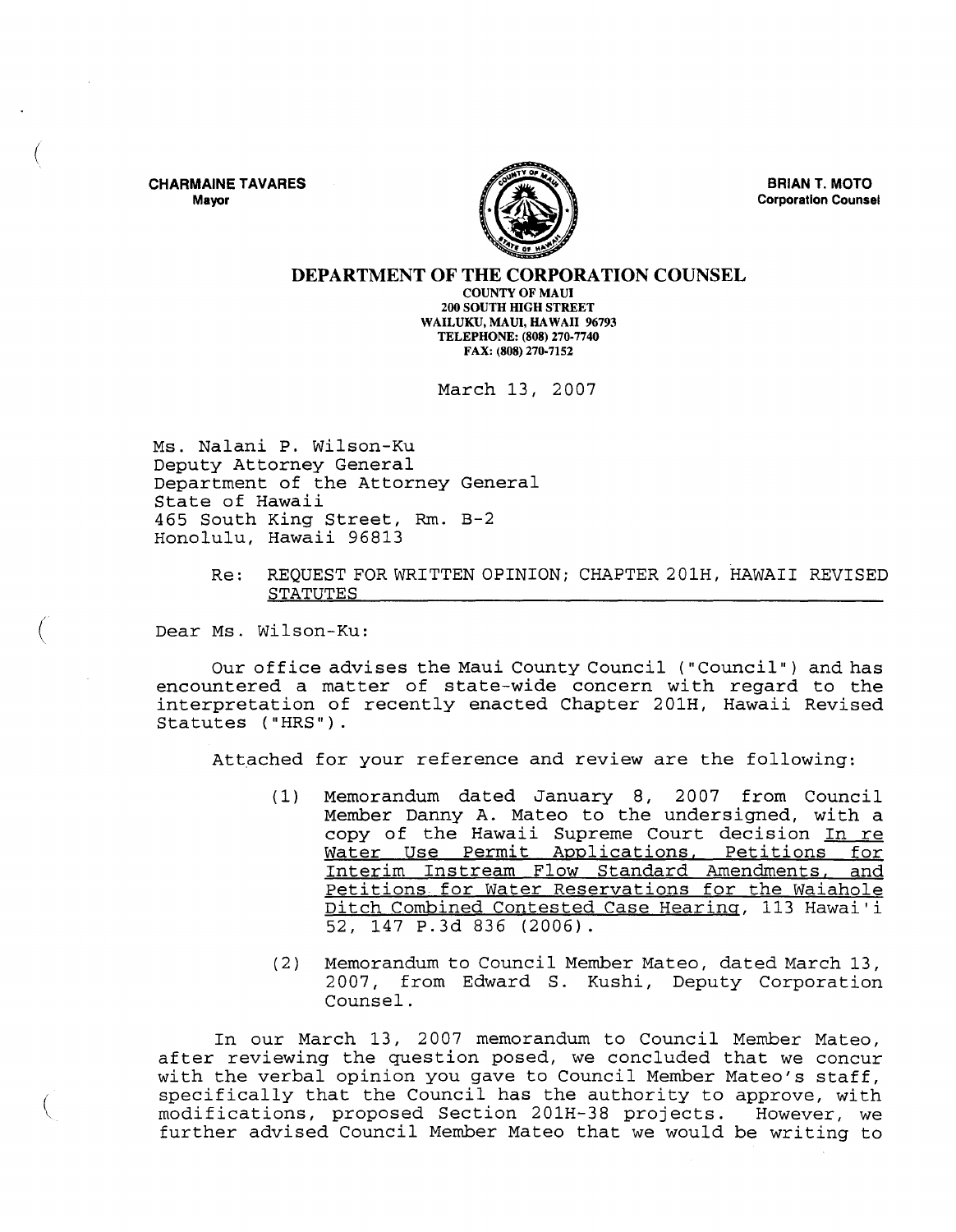Ms. Nalani P. Wilson-Ku Deputy Attorney General March 13, 2007 Page 2

 $\langle$ 

 $\binom{n}{k}$ 

you to obtain a written opinion from your office.

Accordingly, on behalf of Council Member Mateo and the Council, we respectfully request a written opinion on the following question:

WHETHER, PURSUANT TO ACT 180 AND ACT 217, SESSION LAWS OF HAWAII 2006, THE MAUl COUNTY COUNCIL, AS THE LEGISLATIVE BODY OF THE COUNTY IN WHICH A PROJECT IS SITUATED, HAS THE AUTHORITY TO APPROVE, WITH MODIFICATIONS, A PROPOSED SECTION 201H-38 PROJECT?

Your timely review and response will be most appreciated, as we understand the Council may be receiving Section 201H-38 project applications in the near future.

Call if further clarification and/or information is needed.

Sincerely,

Edward S. Kushi, Jr. Deputy Corporation Counsel

ESK: lkk

Enclosures<br>cc: Counc:

Council Member Danny A. Mateo, Maui County Council Vanessa A. Medeiros, Director, Department of Housing and Human Concerns, County of Maui

Brian T. Moto, Corporation Counsel, County of Maui S:\ALL\ESK\Advisory\letter to wilson-ku, state ag's office.wpd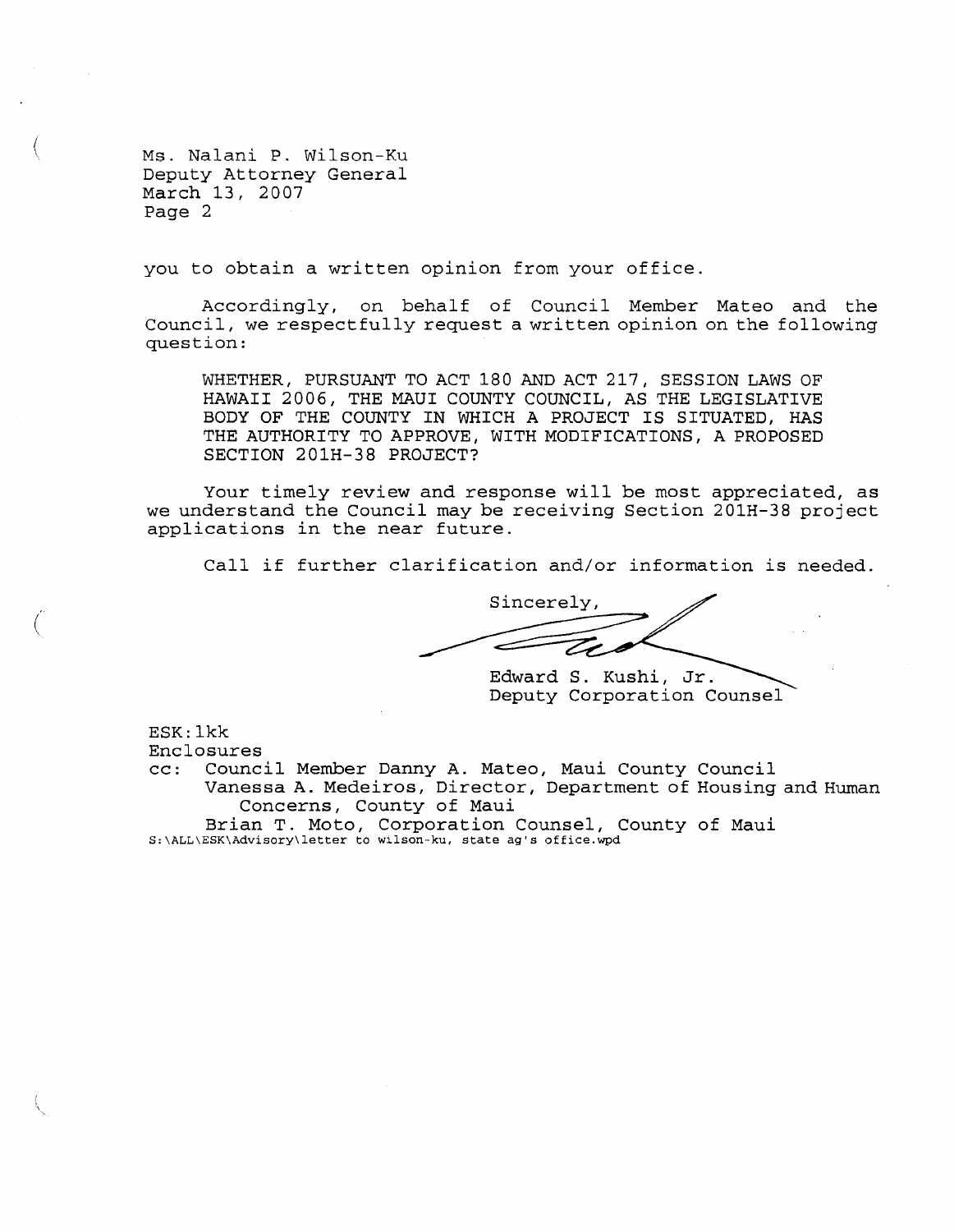Council Chair (i. Riki Hokuma

Vice-Chair Danny A. Mateo

(\llIllCil Members Michelle Anderson Gladys C. Baisa Jo Anne Johnson Bill Kauakea Medeiros Michael J. Molina Juseph Pontanilla Michael P. Victorino



Director of Council Services Ken Fukuoka

**COUNTY COUNC1L** 

! .. <sup>I</sup>

COUNTY OF MAUl 200 S. HIGH STREET WAILUKU, MAUl, HAWAII 96793 www.co.maui.hi.us/councill

January 8, 2007

| MEMO TO: Mr. Brian T. Moto        |
|-----------------------------------|
| <b>Acting Corporation Counsel</b> |
|                                   |

Danny A. Mateo Council Membe

FROM:

(

 $\overline{(\ }$ 

#### SUBJECT: **COUNCIL'S ABILITY TO MODIFY CHAPTER 201H PROJECTS**  (PAF 06-208)

In the State's 2006 Legislative Session, two Acts were passed relating to Chapter 2010, Hawaii Revised Statutes (HRS).

Act 180, effective June 9, 2006 (attached), repealed Chapter 2010, HRS, and added a new Chapter 201H. Section 201H-H (now numbered Section 20IH-38) corresponds to the old Section 201G-118.

Act 217, effective June 21, 2006 (attached), amended Section 2010-118, HRS, which had since been repealed, to allow the legislative body of the county in which the project is to be situated to modify a project.<sup>1</sup>

In light of the above, may I please request a written opinion as to whether the Council has the authority to modify a Section 201H-38 project. The Council is expecting to receive Chapter 20lH applications at the end of February and beginning of March, 2007.

3. Subsection 20IG-118(a)(4)(B) provides that: "No action shall be prosecuted or maintained against any county, its officials, or employees on account of actions taken by them in reviewing, approving, modifying, or disapproving the plans and specifications; and",

 $<sup>1</sup>$  Three subsections were amended to reflect the council's authority to modify a project, as follows:</sup>

<sup>1.</sup> Subsection  $201G-118(a)(4)$  provides that: "The legislative body of the county in which the project is to be situated shall have approved the project with or without modifications.".

<sup>2.</sup> Subsection 201G-118(a)(4)(A) provides that: "The legislative body shall approve, approve with modifications, or disapprove the project by resolution within forty-five days after the administration has submitted the preliminary plans and specifications for the project to the legislative body. If on the forty-sixth day a project is not disapproved, it shall be deemed approved by the legislative body;",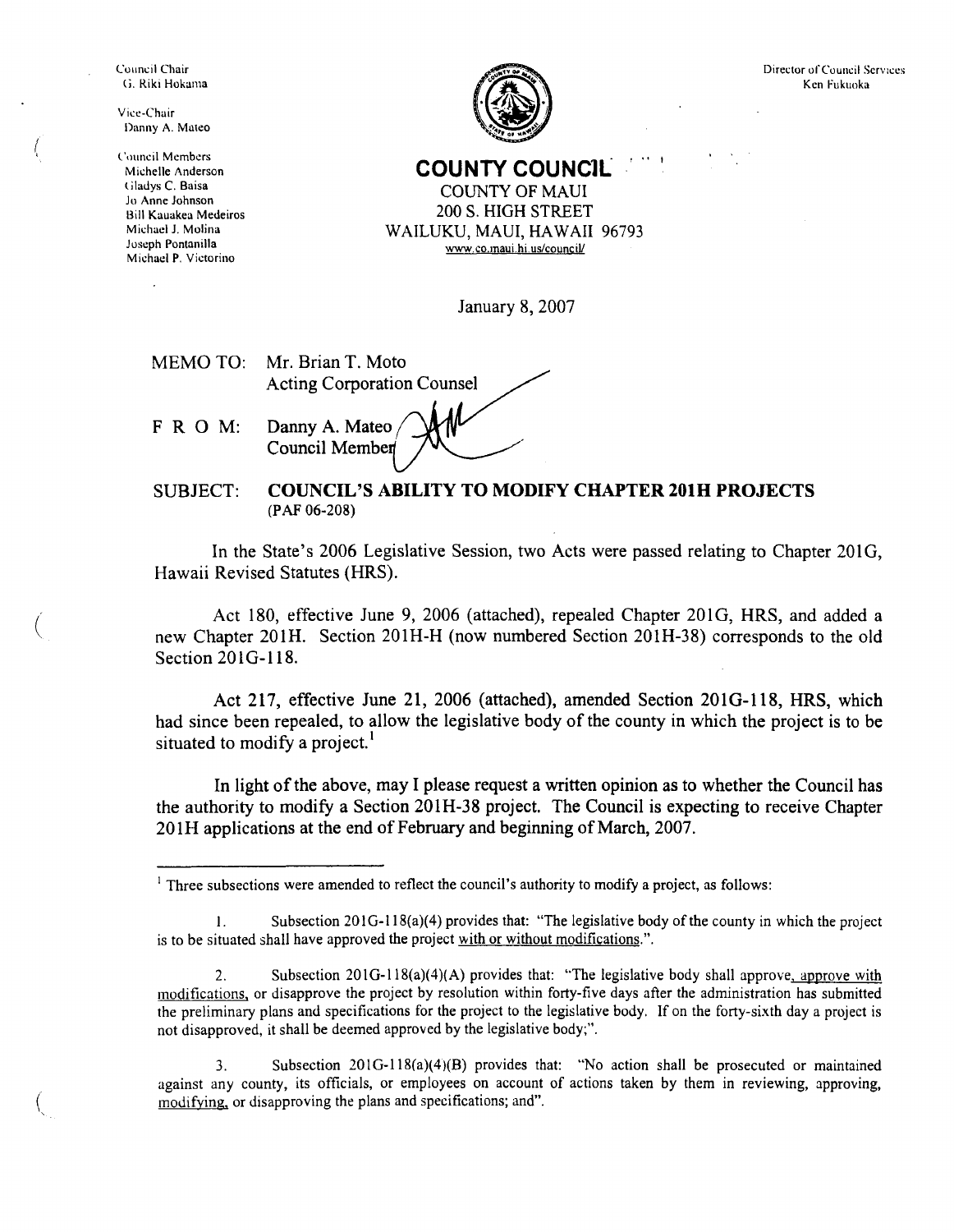Mr. Brian T. Moto January 8, 2007 Page 2

 $\left(\right)$ 

 $\left($ 

By way of background information and to assist in your consideration, I would note the following:

- 1. In August 2006, Deputy Attorney General Nalani Wilson-Ku advised Office of Council Services staff that the Department of the Attorney General intended to incorporate the changes from Act 217 into the corresponding section in Chapter 201H when it was published by the Legislative Reference Bureau, but did not provide the decision in writing.
- 2. The Act 217 amendments to Section 201G-118 were not incorporated into Section 201H-38 upon publication (see attached).
- 3. Following publication of Section 201H-38, Ms. Wilson-Ku advised staff that the Department's position is that the amendments explicitly authorizing a legislative body to modify a Chapter 201G project are in effect, and that Section 201H-38 was amended by implication to incorporate the referenced amendments to Section 201G-118, stating that the legislature's intent in enacting Act 217 was clear, and citing the attached Supreme Court opinion for this position.
- 4. Staff has been informed that the Department does not currently intend to reduce this verbal opinion to writing.

May I please request a response in writing no later than Friday, January 19, 2007. To ensure efficient processing, please include the relevant PAF number in the subject line of your response.

Should you have any questions, please contact me, Legislative Analyst Gayle Revels at ext. 7687, or Legislative Attorney Carla Nakata at ext. 7659.

paf:ghr:06-208a

Attachments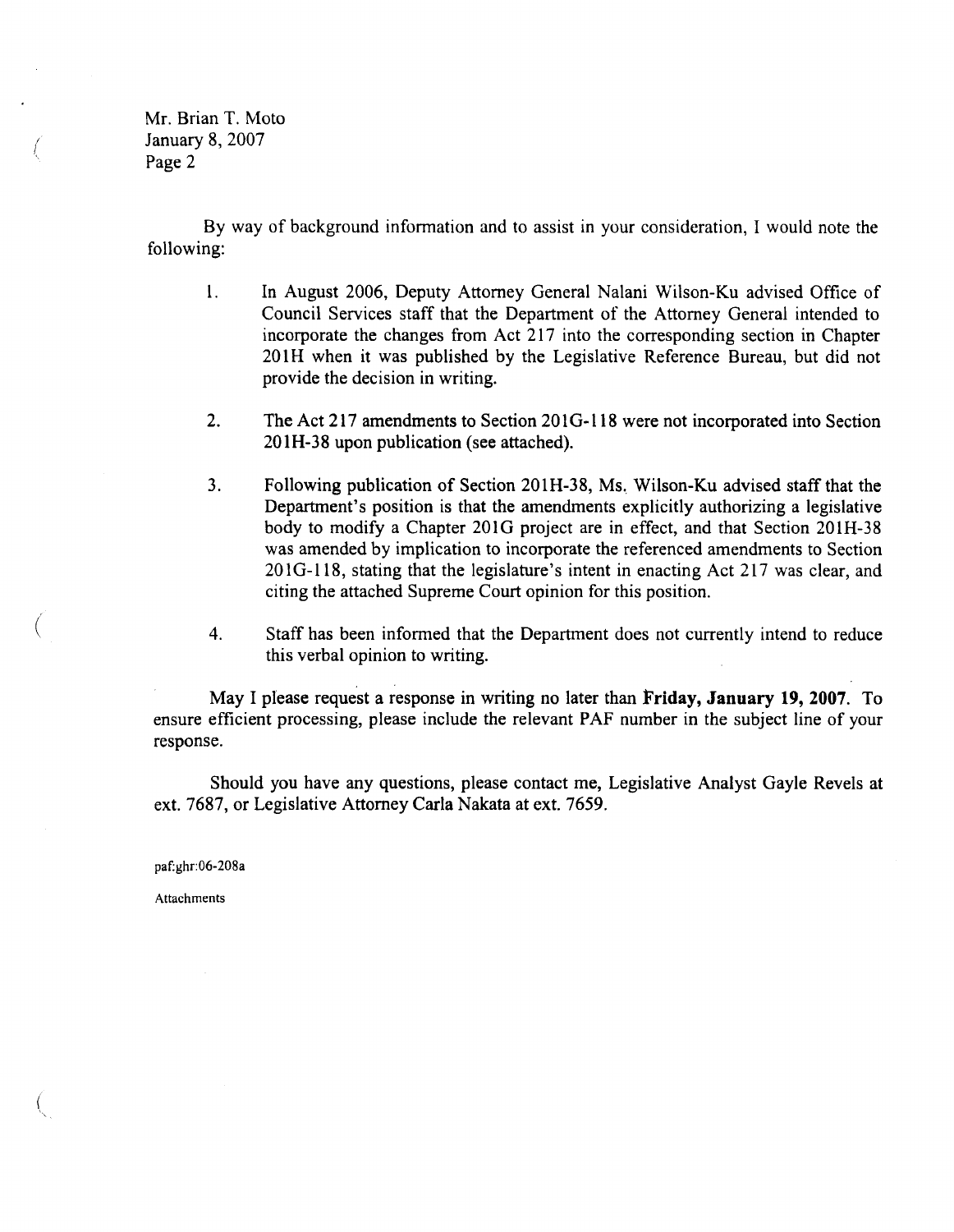# Westlaw.

147 P.3d 836

113 Hawai'i 52, 147 P.3d 836 (Cite as: 113 Hawai'i 52, 147 P.3d 836)

## H

(

(

(

In re Water Use Pennit Applications, Petitions for Interim Instream Flow Standard AmendmentsHawai 'i,2006.

Supreme Court of Hawai'i. In the Matter of WATER USE PERMIT APPLICA TIONS, PETITIONS FOR INTERIM INSTREAM FLOW STANDARD AMENDMENTS, and Petitions for Water Reservations for the Wai hole Ditch Combined Contested Case Hearing. No. 28108.

## Nov. 29, 2006.

Background: On second remand of contested hearing related to ditch system for collecting fresh surface water and dike-impounded ground water, the Water Commission issued its findings of fact, conclusions of law, and decision and order. Appeals were taken.

Holding: The Supreme Court held that jurisdiction to hear and detennine appeal, which was filed after July 1, 2006, was with intermediate appellate court.

Appeal directed to intermediate appellate court. West Headnotes

## (1) Waters and Water Courses  $405$   $\sim$  133

405 Waters and Water Courses

405VI Appropriation and Prescription

405kl33 k. Proceedings to Effect and Character and Elements of Appropriation in General. Most Cited Cases

Jurisdiction to hear and determine appeal from the Water Commission, which was filed after July 1, 2006, was with intermediate appellate court, subject to review by Supreme Court by transfer of certiorari; concurrent jurisdiction of supreme court and intermediate appellate court to hear and detennine appeals from any other court or agency was discontinued with enactment of jurisdictional statutes that gave supreme court jurisdiction to hear and determine appeals only by application for a writ of certiorari to the intennediate appellate court or by transfer as specified. HRS §§ I 74C-60,  $602-5(a)(1)$ ,  $602-57(1)$ .

## [2] Statutes 361 € 142

#### 361 Statutes

361lV Amendment, Revision, and Codification

361k142 k. Implied Amendment. Most Cited Cases

Pursuant to the principle of statutory construction of amendment by implication, the legislature will be held to have changed a law that it did not have under consideration while enacting a later law when the terms of the subsequent act are so inconsistent with the provisions of the prior law that they cannot stand together.

West CodenotesRecognized as Repealed by ImplicationHRS § 174C-60 (1993)

## \*\* 836 PER CURIAM. FNI

FNl. Considered by: Moon, C.J., Levinson, Nakayama, Acoba, and Duffy, JJ.

\*52 This is an appeal from a decision and order of the Commission on Water Resource Management (Water Commission). The appeal was filed after the July 1, 2006 effective date of Act 202, 2004 Hawai'i Session Laws (Act 202) that changed the jurisdiction of the supreme court and the intermediate appellate court.

We hold that pursuant to Hawai'i Revised Statutes ( HRS) §§ 602-57(1) (Supp.2005) and 602-5(a)(1) (Supp.2005), quoted *infra.* jurisdiction to hear and detennine appeals from the Water Commission, filed after July 1, 2006, is with the intermediate appellate court, subject to review by the supreme court by transfer or certiorari.

© 2007 Thomson/West. No Claim to Orig. U.S. Govt. Works.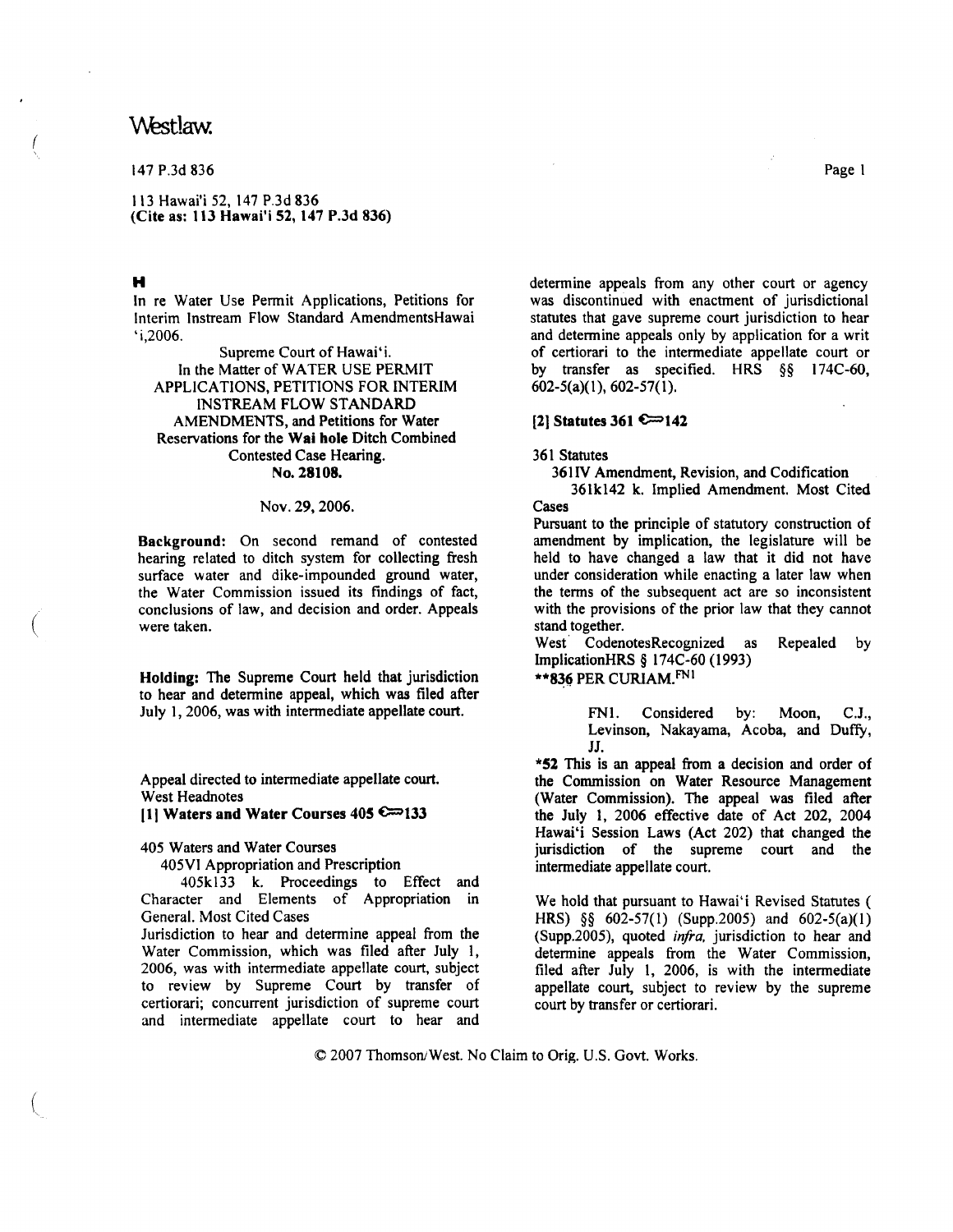### 147 P.3d 836

(

 $\left(\right)$ 

 $\left(\right)$ 

### 113 Hawai'i 52, 147 P.3d 836 (Cite as: 113 Hawai'i 52, 147 P.3d 836)

### I. *Background*

This appeal arises from the Water Commission's combined contested case hearing on applications and petitions concerning use of water from the Wai hole Ditch system. On December 24, 1997, the Water Commission issued its final decision and order in the combined contested case hearing. On appeal of that decision and order, we partly affirmed and partly vacated the decision and remanded seven issues for further findings and conclusions. *In re Use Permit Applications, 94*  Hawai'i 97, 9 P.3d 409 (2000). On remand, the Water Commission determined the seven issues and issued on December 28, 2001 its findings of fact and decision and order. On appeal of that decision and order, we partly affirmed and partly vacated the decision and remanded six issues for further findings and conclusions. *In re Use Permit Applications,* 105 Hawai'i 1, 93 P.3d 643 (2004). On second remand, the Water Commission determined the six issues and issued on July 13, 2006 its \*53 \*\*837 findings of fact, conclusions of law, and decision and order.

Notices of appeal from July 13, 2006 decision and order were timely filed in the instant case on August II, 2006 by appellants Hakipu'u 'Ohana and Ka Lahui Hawai'i and appellant Hawai'i's Thousand Friends. The appeals were filed pursuant to HRS § 174C-60 (1993), $FN2$  which authorizes an appeal of the Water Commission's fmal decision and order in a contested case. The appeals were docketed in the appellate court on October 10, 2006 and were docketed in the supreme court rather than in the intermediate appellate court because HRS § 174C-60 (1993) provides for an appeal "to the supreme court."

## FN2. HRS § 174C-60 (1993) provides:

Contested cases. Chapter 91 shall apply except where it conflicts with this chapter. In such a case, this chapter shall apply.<br>Any other law to the contrar Any other law to the contrary notwithstanding, including chapter 91, any contested case hearing under [the State Water Code] shall be appealed upon the record directly to the supreme court for

### final decision.

#### II. *Discussion*

[I] "The [supreme court and the intermediate appellate court] shall have original and appellate<br>jurisdiction as provided by law[.]" Hawai'i jurisdiction as provided by law[.]" Constitution, article VI, section l. Before July 1, 2006, the supreme court, pursuant to HRS §  $602-5(a)(1)$  (1993), and the intermediate appellate court, pursuant to HRS § 602-57 (1993), had concurrent appellate jurisdiction to hear and determine "any appeal allowed by law from any other court or agency." Effective July 1, 2006, the intermediate appellate court, pursuant to HRS §  $602-57(1)$  (Supp.2005),  $FN3$  retains appellate jurisdiction to hear and determine any appeal allowed by law, but the supreme court, pursuant to HRS §  $602-5(a)(1)$  (Supp.2005),<sup>FN4</sup> has appellate jurisdiction to hear and determine appeals only "by application for a writ of certiorari to the intermediate appellate court or by transfer as provided by [HRS § 602-58 (Supp.2005) ]." The change in appellate jurisdiction\*54 \*\*838 was effected by Act 202. The purpose of Act 202 was

#### FN3. HRS § 602-57 (Supp.2005) provides:

Jurisdiction. *[Section effective July* J, *2006. For section effective until June 30, 2006, see main volume.]* Notwithstanding any other law to the contrary, the intermediate appellate court shall have jurisdiction, subject to transfer as provided by section 602-58 or review on application for a writ of certiorari as provided in section 602-59:

(1) To hear and determine appeals from the district, family, and circuit courts and from any agency when appeals are allowed by law; and

(2) To entertain, in its discretion, any case submitted without suit when there is a question of law that could be the subject of a civil action or proceeding in the circuit court, or tax appeal court, and the parties agree upon the facts upon which the controversy depends.

© 2007 Thomson/West. No Claim to Orig. U.S. Govt. Works.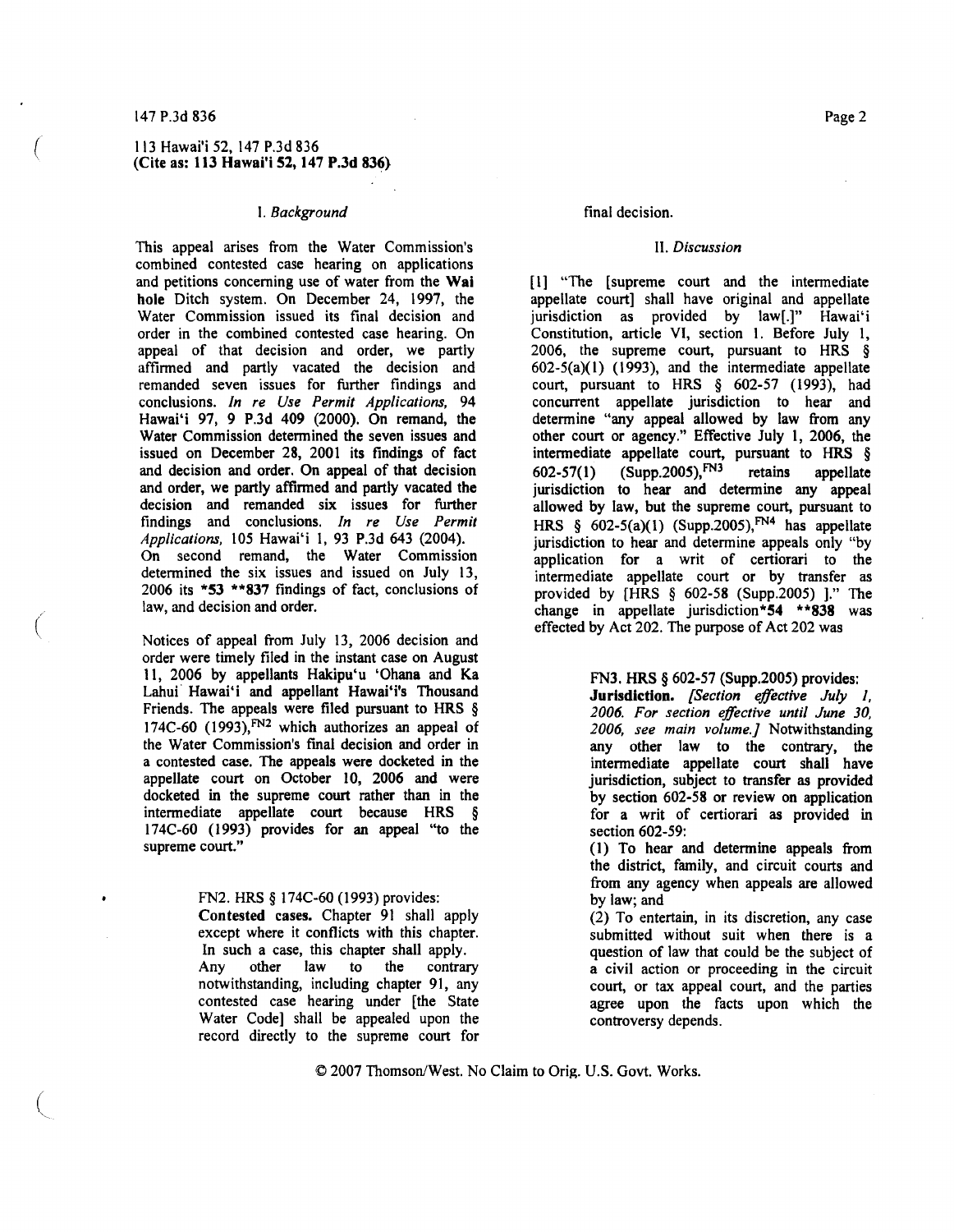(

 $\left(\right)$ 

### 113 Hawai'i 52, 147 P.3d 836 (Cite as: 113 Hawai'i 52, 147 P.3d 836)

FN4. HRS § 602-5 (Supp.2005) provides:<br>Jurisdiction and powers; filing.

Jurisdiction and powers; filing. *[Section effective July* 1. *2006. For section effective until June 30, 2006, see main volume.)* (a) The supreme court shall have jurisdiction and powers as follows:

(I) To hear and determine all questions of law, or of mixed law and fact, which are properly brought before it by application for a writ of certiorari to the intermediate appellate court or by transfer as provided in this chapter;

(2) To answer, in its discretion, any question of law reserved by a circuit court, the land court, or the tax appeal court, or any question or proposition of law certified to it by a federal district or appellate court if the supreme court shall so provide by rule;

(3) To exercise original jurisdiction in all questions arising under writs directed to<br>courts of inferior jurisdiction and of inferior jurisdiction returnable before the supreme court, or if the supreme court consents to receive the case arising under writs of mandamus directed to public officers to compel them to fulfill the duties of their offices; and such other original jurisdiction as may be expressly conferred by law;

(4) To issue writs of habeas corpus, or orders to show cause as provided by chapter 660, returnable before the supreme court or a circuit court, and any justice may issue writs of habeas corpus or such orders to show cause, returnable as above stated;

(5) To make or issue any order or writ necessary or appropriate in aid of its jurisdiction, and in such case, any justice may issue a writ or an order to show cause returnable before the supreme court; and

(6) To make and award such judgments, decree, orders and mandates, issue such executions and other processes, and to such other acts and take such other steps as may be necessary to carry into effect the powers which are or shall be given to it by law for the promotion of justice in matters before it.

(b) All cases addressed to the jurisdiction of the supreme court or of the intermediate appellate court shall be filed with the clerk of the supreme court as proved by the rules of court. The clerk shall maintain the record of each case whether addressed to the jurisdiction of the supreme court or the jurisdiction of the intermediate appellate court.

to change the appellate structure of the state courts to require appeals from the circuit courts and decisions of administrative agencies to be heard by the intermediate appellate court. Under [Act 202], the Supreme Court will retain original jurisdiction only in certain cases and, in all other cases, will hear appeals only upon acceptance of a writ of certiorari or transfer application from the application from the intermediate appellate court.

Hse. Stand. Comm. Rep. No. 672-04, in 2004 House Journal, at 1667. *See also* Sen. Stand. Comm. Rep. No. 2939, in 2004 Senate Journal, at 1461 (the purpose of Act 202 is "to require that all appeals from trial courts and administrative agencies. be submitted to the Intermediate Court of Appeals, subject to review by the Supreme Court through [ ] transfer or application for a writ of certiorari"); Sen. Stand. Comm. Rep. No. 3131, in 2004 Senate Journal, at 1562 (Act 202 amends the appellate process "[b]y assigning all appeals from the district, family, and circuit courts, civil and criminal, and any agency when appeals are allowed by law to the Intermediate Appellate Court").

Act 202 amended the jurisdictional statutes for the supreme court and the intermediate appellate court ( HRS §§ 602-5 and 602-57, *see supra* notes 3 and 2) as described above and further amended fifty-three HRS sections FNS that authorize appeals from courts and agencies. Those sections, before amendment, authorized appeals from courts and agencies "to the supreme court" and were amended to authorize appeals from courts and agencies "to the intermediate appellate court", not to the supreme court, in accordance with Act 202. The fifty-three sections supposedly included al\ HRS sections authorizing appeals from courts and agencies, but-as we learned when this appeal was docketed-did not include HRS § 174C-60 (1993)

 $C$  2007 Thomson/West. No Claim to Orig. U.S. Govt. Works.